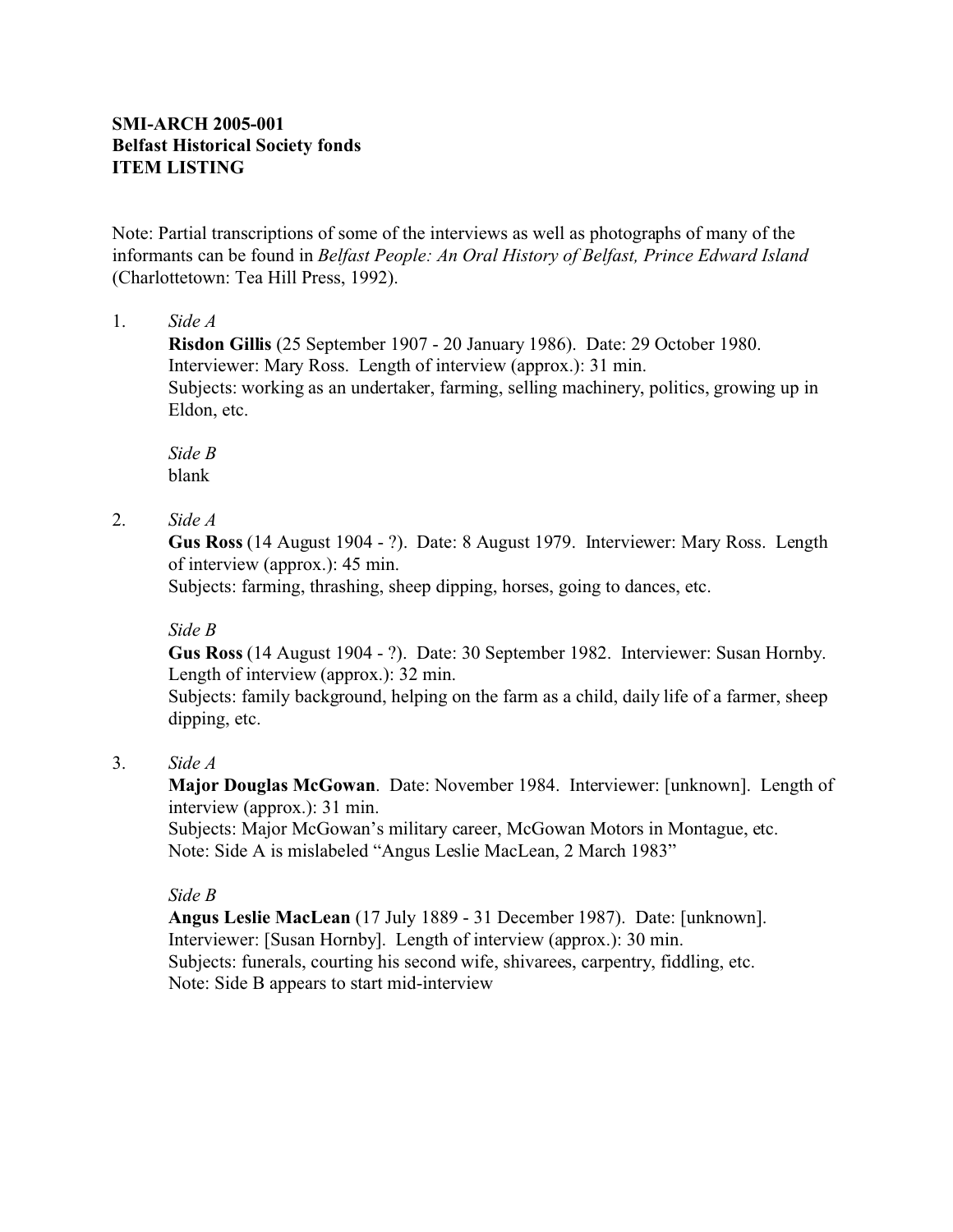**Laura Matheson MacDonald** (2 April 1888 - 10 August 1984). Date: 16 April 1979. Interviewer: Mary Ross. Length of interview (approx.): 41 min. Subjects: moving to husband's home after marriage, daily work of a mother of eleven children, visitors and visiting, food, stories, etc.

NOTE: There is a lot of static on the tape and it is difficult to hear the interview; Original tape was squeaking, so the tape has been repaired and re-housed in a new tape casing

*Side B* News broadcast taped off the radio

### 5. *Side A*

**Angus McGowan** (31 December 1906 - 3 May 1993). Date: [ca. 1979]. Interviewer: [Mary Ross]. Length of interview (approx.): 38 min

Subjects: family background, early settlers in Kilmuir, working in father's store, etc. Note: Tape starts with "And the Band Played Waltzing Matilda" followed by more music and talking in the background. The interview starts about 7 min. into the tape.

## *Side B*

**George Davies** (28 October 1899 - 13 September 1982). Date: 7 December 1980. Interviewer: Mary Ross. Length of interview (approx.): 31 min. Subjects: family background, arrival in Canada as a young orphan, school days, stories about MacEacherns (adoptive family), joining the navy, etc.

#### 6. *Side A*

**Annie Martin Gillis** (19 April 1905 - 23 May 1990). Date: 2 March 1983. Interviewer: Susan Hornby. Length of interview (approx.): 45 min.

Subjects: home versus hospital births, chores as a child on the farm, school years, attending Prince of Wales College in Charlottetown, teaching, getting married, having children, raising the family after the death of her husband, earning her degree through correspondence, teaching in Nova Scotia, retirement, etc.

#### *Side B*

**Annie Martin Gillis** - continued from Side A Length of interview (approx.): 14 min. Subjects: Living in Pnette, family life, etc. Note: Interview is followed by a news broadcast taped off the radio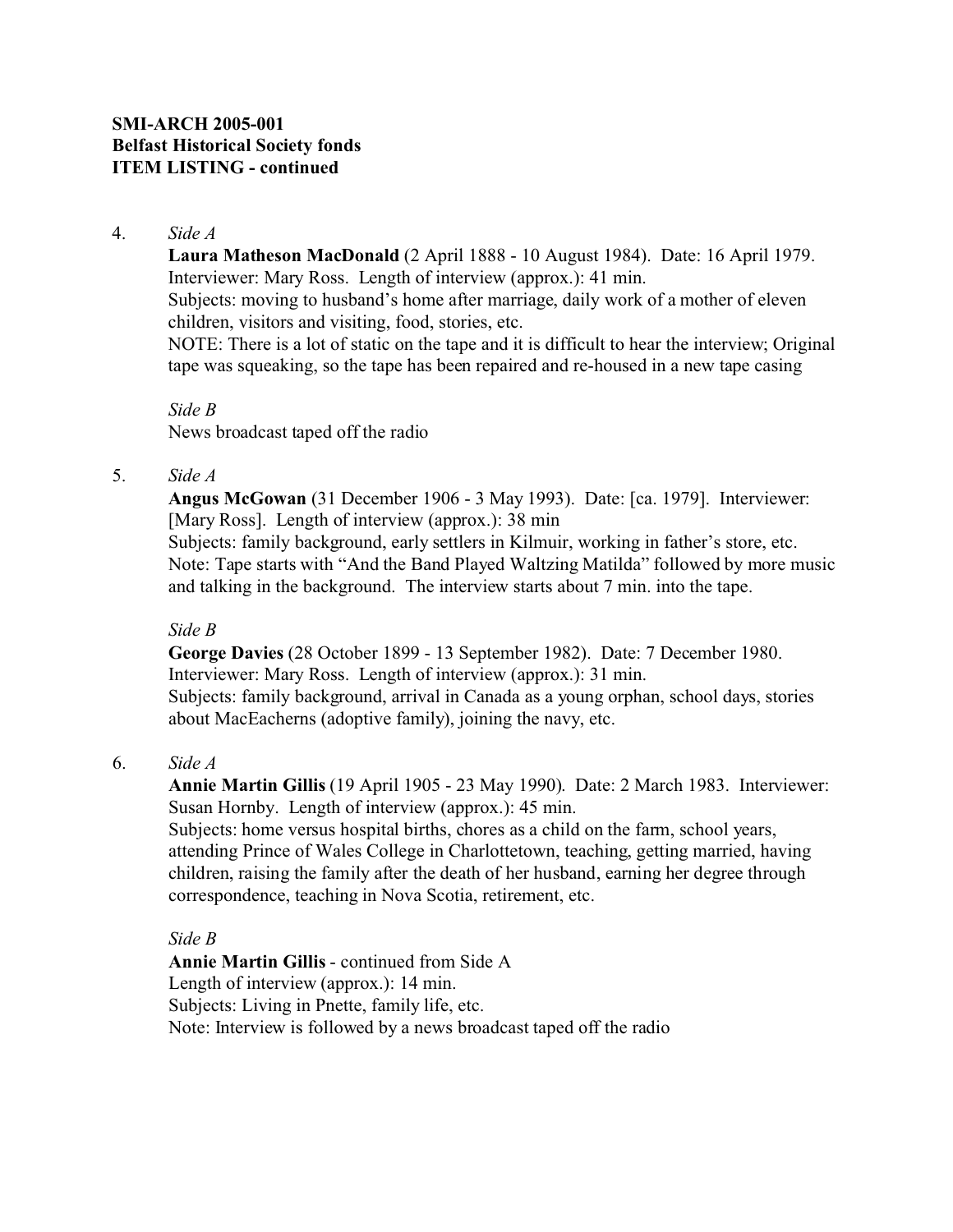local concerts, Eldon Hall, etc.

### 7. *Side A*

**Lena MacEachern** (1902 - 2001?). Date: 12 July 1979. Interviewer: Mary Ross. Length of interview (approx.): 15 min. Subjects: family background, school days, working in A. D. Ross' store, getting married,

### *Side B*

**Annie Murchison** (1888-1989). Date: 9 July 1979. Interviewer: Mary Ross. Length of interview (approx.): 33 min.

Subjects: attending Prince of Wales College in Charlottetown, teaching, getting married, life as a minister's wife, having children, home versus hospital births, first impressions of Belfast and its people, courting, etc.

NOTE: Interview is followed by a news broadcast taped off the radio

### 8. *Side A*

**Josephine Byrne Morrissey** (19 September 1886 - 26 November 1989). Date: 17 February 1979. Interviewer: Mary Ross. Length of interview (approx.): 30 min. Subjects: early life in Iona, family background, clothing, school, church, weddings, etc.

#### *Side B*

## **Josephine Byrne Morrissey** - continued from Side A

Length of interview (approx.): 32 min.

Subjects: strict rules for Sunday, making yeast, making butter, trading hay for wood, crossing the ice, wakes, parties, etc.

## 9. *Side A*

**Kate MacLean Emery** (29 September 1893 - 2 December 1984). 14 July 1980. Interviewers: Susan Hornby and Mary Ross. Length of interview (approx.): 35 min. Subjects: school days, going to the United States, returning to PEI with a new baby after her husband's death, her mother's daily chores, getting remarried, shivarees, courting, Christmas memories, etc.

#### *Side B*

**Johnnie MacEachern** (22 July 1904 - 18 March 1989). Date: 14 July 1980. Interviewers: Susan Hornby and Mary Ross. Length of interview (approx.): 20 min. Subjects: early life, harvest excursion, trucking, carpentry work, etc. NOTE: There is a lot of static on the tape, making it difficult to hear individuals speaking; The material from side A (interview with Kate MacLean Emery) appears to have bled onto side B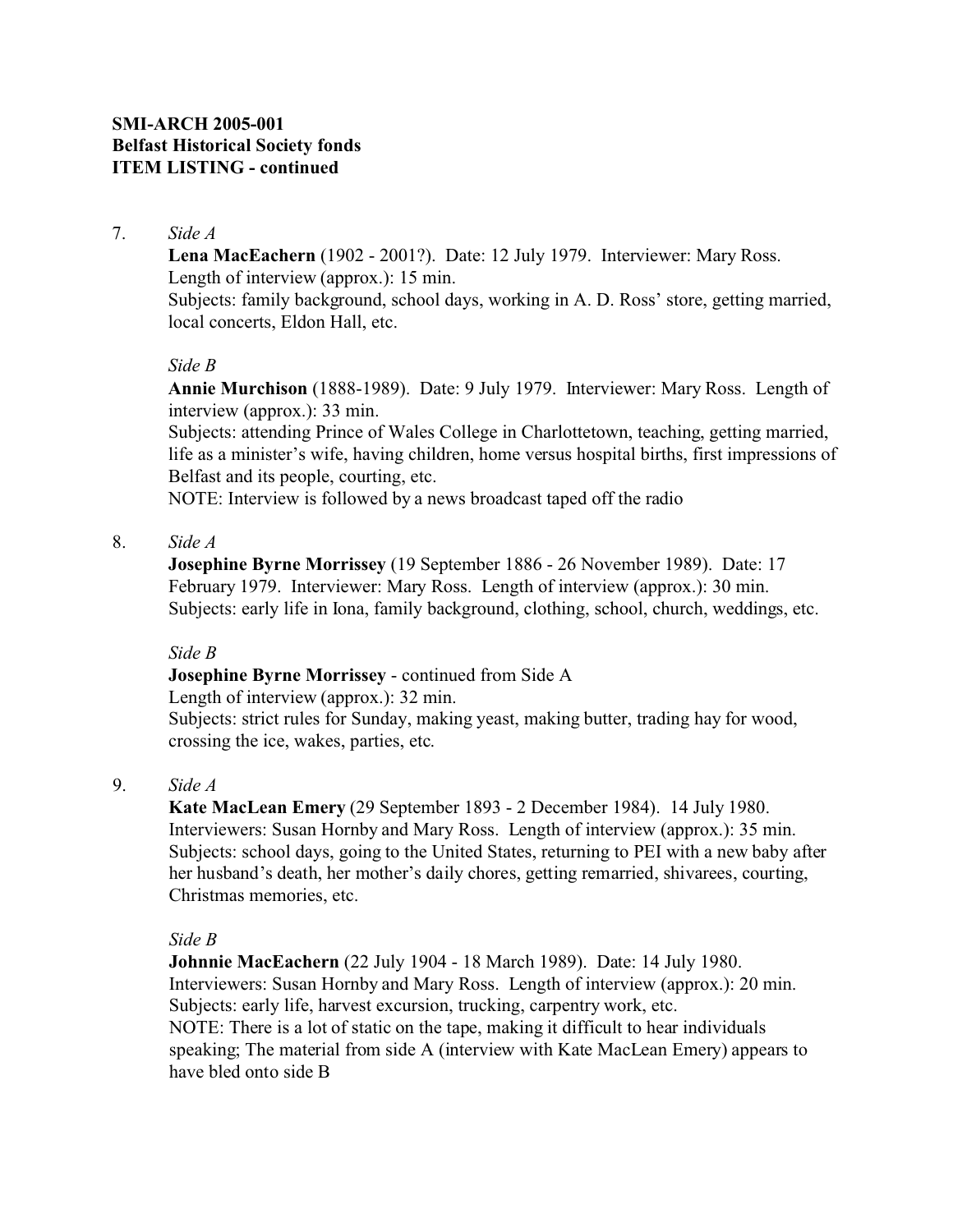**Harry MacTavish** (10 September 1888 - 30 May 1984). Date: 28 June 1977. Interviewer: Karen MacPherson. Length of interview (approx.): 30 min. Subjects: family background, never needed government assistance, carpentry work, working in the lumber camps, politics and government, stories about World War I, etc.

#### *Side B*

**Harry MacTavish** - continued from Side A Length of interview (approx.): 30 min. Subjects: returning home after the war, stories from Europe, etc.

### 11. Duplicate of Tape 1 (Risdon Gillis)

### 12. *Side A*

**Cameron MacPhee** (12 April 1897 - 24 March 1987). Date: 8 November 1980. Interviewer: Mary Ross. Length of interview (approx.): 30 min. Subjects: growing up, harvest excursion, working in the lumber woods, joining up for World War I, farming, selling cars, singing in the Legion Quartet, Belfast Choir and the Belfast Quartet, characters in the community, etc.

### *Side B*

**Cameron MacPhee** - continued from Side A Length of interview (approx.): 26 min. Subjects: characters in the community, victory bonds, hard winters, reflections on the community of Eldon, etc. Note: There is some background noise and talking after the interview finishes

## 13. *Side A*

**Harry Coulson** (22 October 1896 - 27 September 1981). Date: 5 September 1979. Interviewer: Mary Ross. Length of interview (approx.): 31 min. Subjects: coming to Belfast, trading horses and cattle, etc.

#### *Side B*

**Harry Coulson** - continued from Side A Length of interview (approx.): 8 min. Subjects: trading, buying his first car, etc.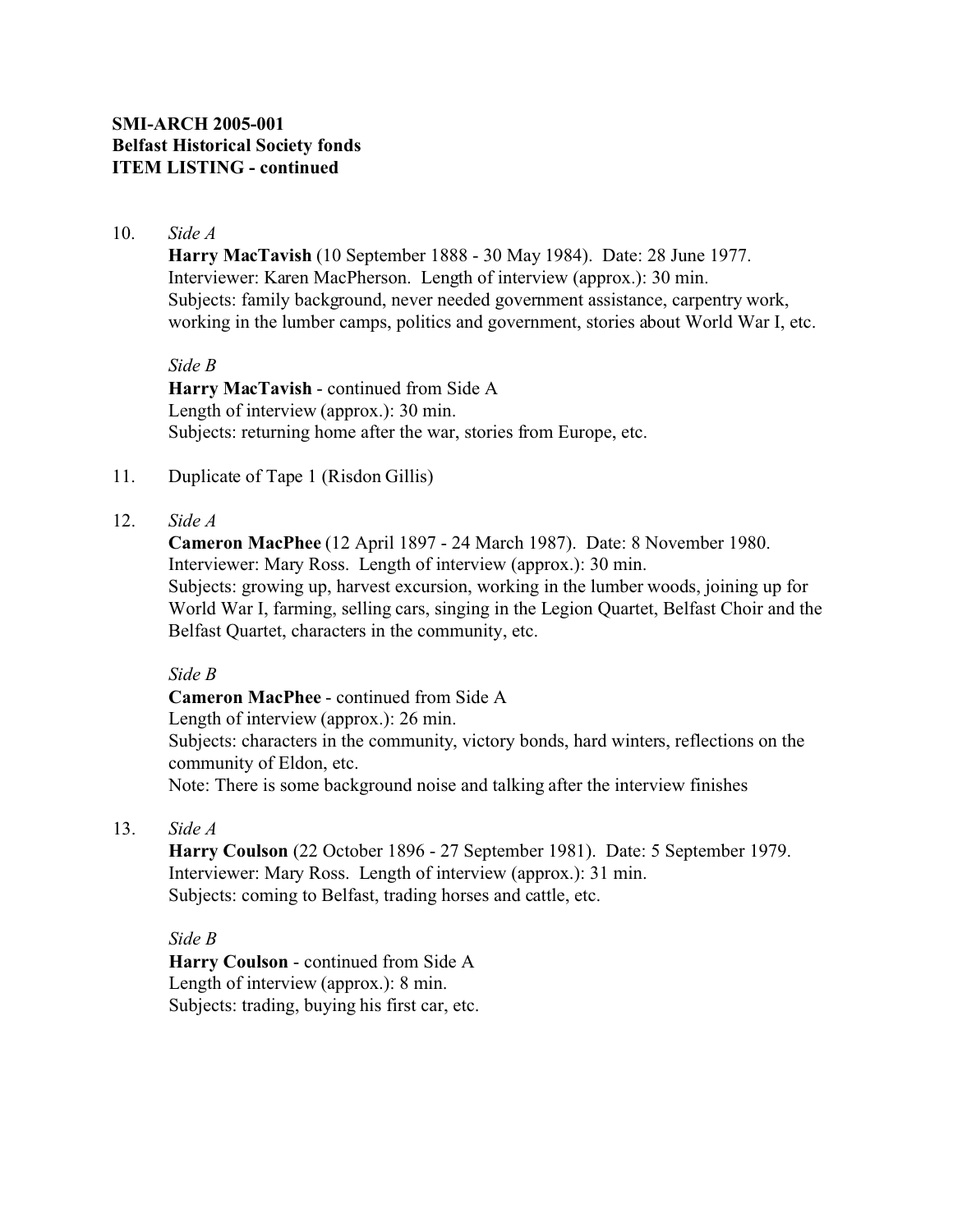# **SMI-ARCH 2005-001 Belfast Historical Society fonds ITEM LISTING - continued**

### 14. *Side A*

**Colin [last name unknown]**. Date: [unknown]. Interviewer: [unknown] Subjects: [unclear]

NOTE: The quality of the tape is very poor and the voices cannot be heard or understood over the static on the tape. The radio cuts into the recording briefly several times and there is some talking in the background, however the informant and interviewer cannot be identified.

### *Side B*

**Johnnie MacEachern** (22 July 1904 - 18 March 1989). Date: [August 1979 ?]. Interviewer: [Mary Ross]. Length of interview (approx.): 17 min. Subjects: blacksmithing, stories about Lauchie MacLean and others, etc.

- 15. Duplicate of Tape 13 (Harry Coulson).
- 16. *Side A*

**George Davies** (28 October 1899 - 13 September 1982). Date: 21 July 1982. Interviewer: Susan Hornby. Length of interview (approx.): 30 min.

Subjects: family background, early life, Scottish cottage homes, going to school, enlisting in the navy, etc.

NOTE: The sound at the beginning of this tape is very poor. There is a lot of static, making it very difficult of understand the individuals speaking. Sound improves about 17 min. into the interview

## *Side B*

**George Davies** - continued from Side A Length of interview (approx.): 30 min. Subjects: treatment when he came to PEI from England, Eldon, getting married, farming, his own children, Halifax Explosion, etc.

17. *Side A*

**Neil Morrison** (12 January 1887 - 5 January 1978). Date: 27 June 1977. Interviewer: Karen MacPherson. Length of interview (approx.): 28 min. Subjects: farming, fishing, canning lobsters, fisherman's union, harvest excursion, early cars, etc.

*Side B*

**Neil Morrison** (12 January 1887 - 5 January 1978). Date: 5 July 1977. Interviewer: Karen MacPherson. Length of interview (approx.): 17 min. Subjects: horse racing, meeting his wife, church, cars, etc. Note: There is about 2.5 min. of silence before the interview starts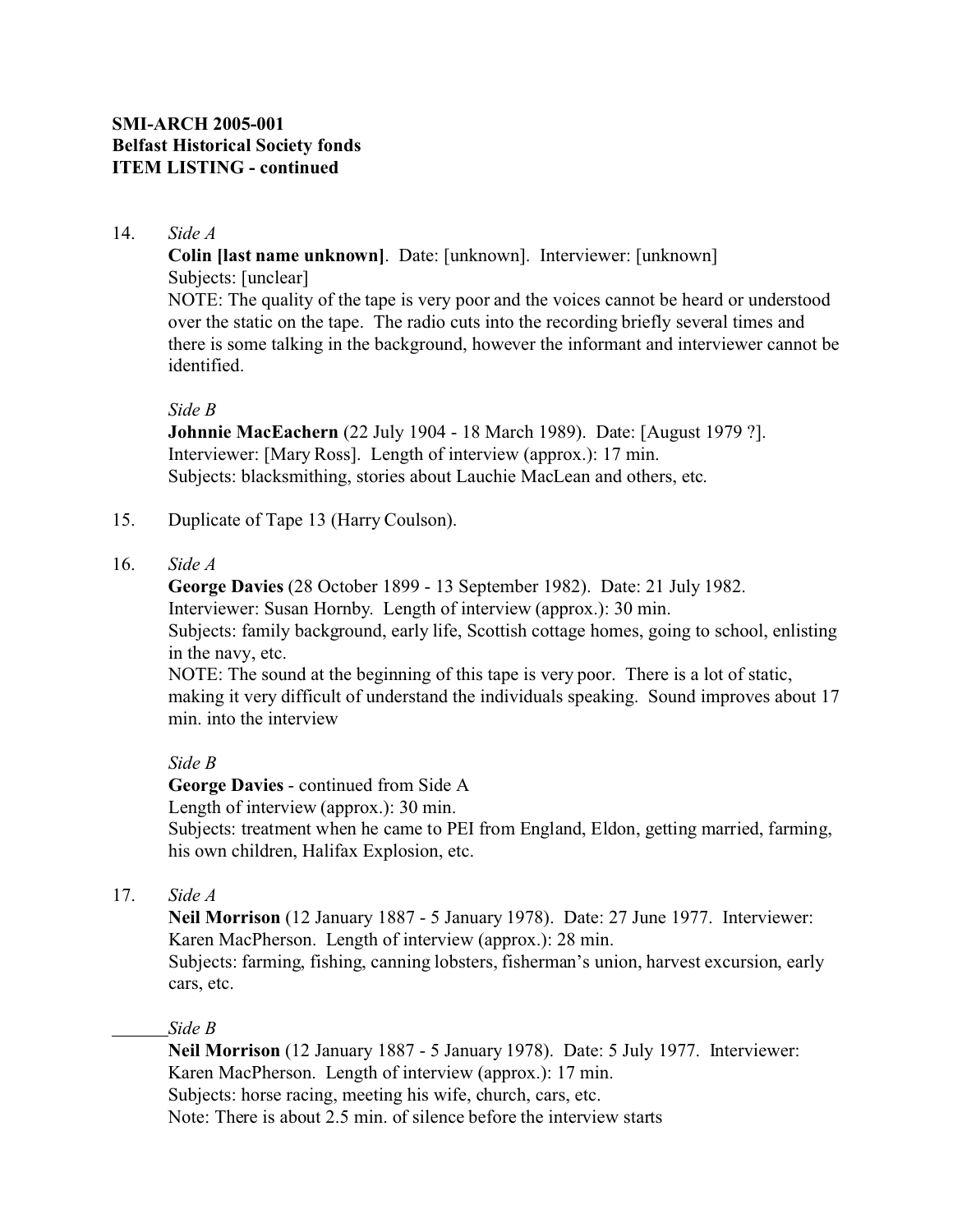**Angus Leslie MacLean** (17 July 1889 - 31 December 1987). Date: 31 August 1979. Interviewer: Mary Ross. Length of interview (approx): 30 min. Subjects: stories about first violin, playing at dances, parties and weddings, drinking habits, fiddling contests, getting paid, learning tunes, etc.

### *Side B*

**Angus Leslie MacLean** - continued from Side A Length of interview (approx.): 19 min. Subjects: going to Boston, horse trading, fights, etc.

## 19. *Side A*

**Bobs West** (28 December 1899 - 25 February 1994). Date: [December 1979]. Interviewer: Mary Ross. Length of interview (approx.): 34 min. Subjects: stories about local Eldon residents, local legion, stories about his Anglican minister father; sings on tape, etc.

*Side B* blank

20. *Side A*

**Hughie MacPherson** (22 February 1900 - 18 November 1982). Date: 29 October 1980. Interviewer: Mary Ross. Length of interview (approx.): 28 min.

Subjects: early life, working at the mills, social activities and visiting, local politics, local businesses, etc.

NOTE: Poor sound quality and a lot of shuffling

*Side B*

Music taped off radio

21. *Side A*

**Hughie MacPherson** (22 February 1900 - 18 November 1982). Date: 14 July 1980. Interviewer: Susan Hornby and Mary Ross. Length of interview (approx.): 5 min. Subjects: story about cutting and shipping lumber for a house to Souris, visiting, social activities, fishing, stories about neighbours, etc.

Note: Informant is introduced at the beginning of Side A but the interview doesn't start until about 40 min. into the tape

## *Side B*

**Hughie MacPherson** - continued from Side A

Length of interview (approx.): 14 min.

Subjects: stories about neighbours, shipbuilders, wharf and bridge builders, working as a miller, etc.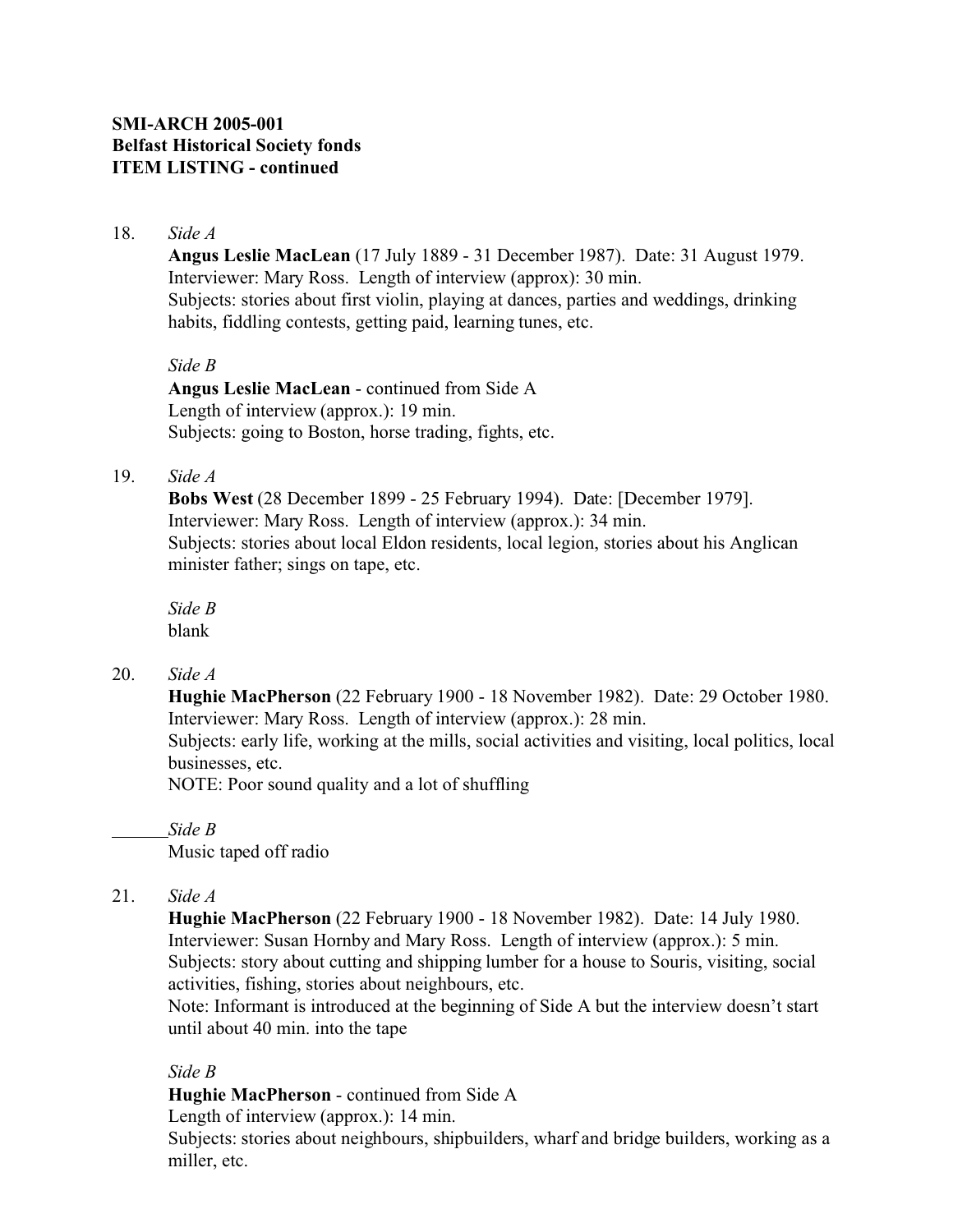**William MacRae** (27 July 1906 - 31 January 1985). Date: [ca. 1980]. Interviewer: [Mary Ross ?]. Length of interview (approx.): 17 min. Subjects: stories about residents of Point Prim, fishing and canning lobster, snowstorms and traveling to Charlottetown in the winter, horses and horse racing, etc.

### *Side B*

**Dr. J. P. Lantz** (1899 - 14 December 1986). Date: [unknown]. Interviewer: [unknown]. Length of interview (approx.): 5 min. Subjects: family background of Dr. Lantz read by his wife, etc.

**Baxter Ross** (6 October 1904 - 19 August 1991). Date: [unknown]. Interviewer: [unknown]. Length of interview (approx.): 15 min. Subjects: stories about Pinette Corner, the steam mill, the tannery, family background, sea captains in the area, local residents, lobster factory, local stores, etc.

**Murdock F. Gillis** (15 October 1889 - 1982?). Date: [unknown]. Interviewer [unknown]. Length of interview (approx.): 9 min. Subjects: farming, meeting and courting his wife, butchering, difficult times, crossing the ice, etc.

## 23. *Side A*

**Catherine "Katie" Smith MacTavish** (3 January 1891 - 1994). Date: [24 October 1984]. Interviewers: Susan Hornby and Mary Ross. Length of interview (approx.): 45 min.

Subjects: going to Boston with her mother after her father and sister died, working in Boston, getting married, shivarees, work on the farm, thrashing time, Belfast teas, etc.

#### *Side B*

**Catherine "Katie" Smith MacTavish** - continued from Side A Length of interview (approx.): 26 min. Subjects: Belfast teas, christenings, memories of her grandmother, etc.

#### 24. *Side A*

Duplicate of Kate Emery interview found on Tape 9

#### *Side B*

Introduction to Johnnie MacEachern interview found on Tape 9 NOTE: This tape only includes the interview introduction; for the rest of the interview, please see Tape 9, Side B